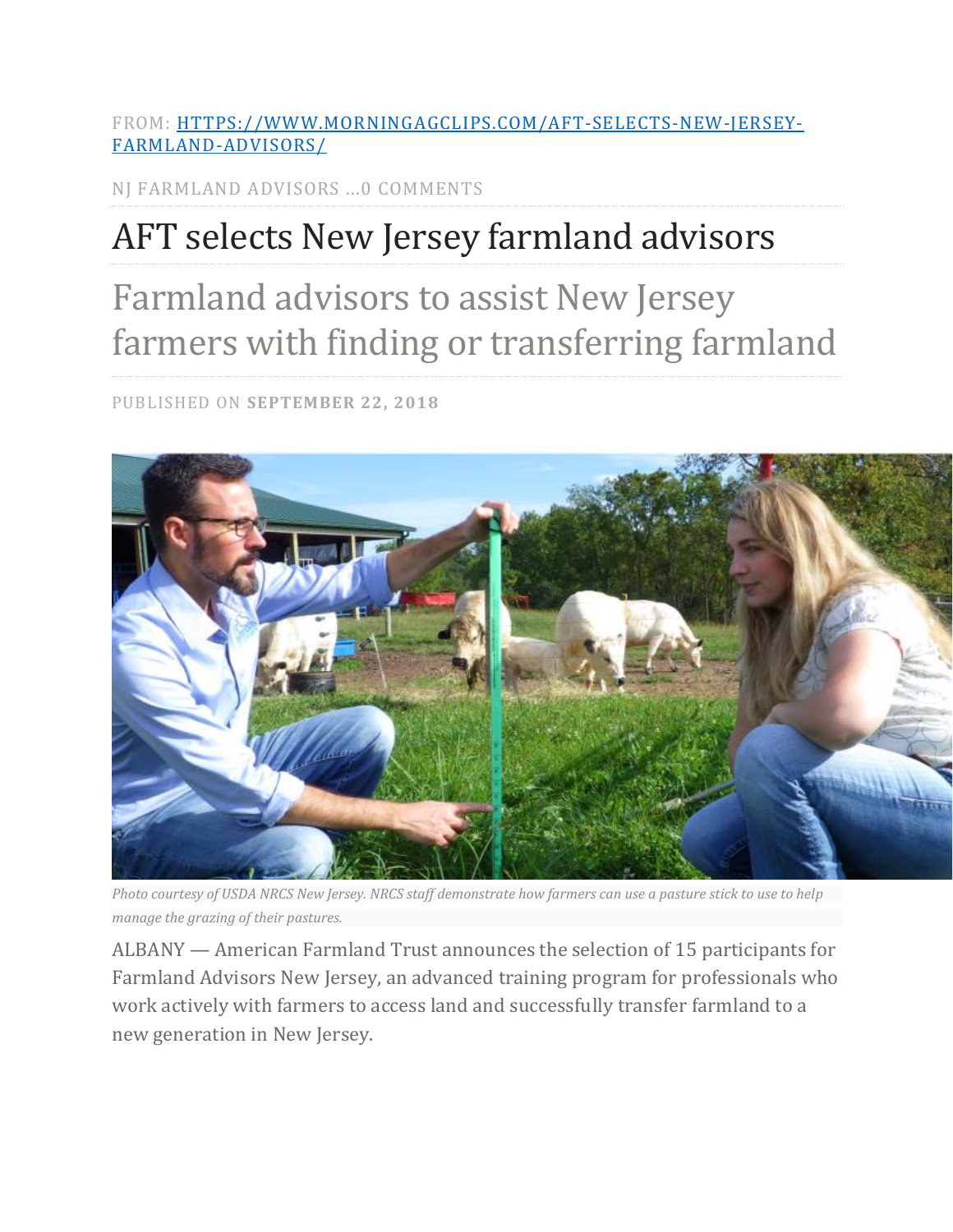New farmers face substantial barriers in New Jersey, especially when it comes to finding land. New Jersey has the second highest farmland prices in the nation, making it difficult for beginning farmers to find suitable land at a price they can afford. Opportunities to lease appropriate farmland under secure conditions can often be difficult to find. At the same time, farm transfers within or outside a family can be complicated due to family, business, legal and tax hurdles.

This network of professionals will receive in-depth training over two-and-a-half years to strengthen their personal expertise and build statewide capacity to support beginning farmers, senior farmers and farmland owners across New Jersey.

"There is a wealth of opportunities for farmers in New Jersey to connect with consumers who want local produce, but the high price of land keeps many from getting into or staying in the business. Many potential new farmers don't even know where to start," says Dave Zelov, co-owner of Kittatinny Mountain Farm in Wantage. "I think the Farmland Advisors New Jersey program will be key to ensuring the next generation of farmers can keep the profession alive in the Garden State."

"The transition of farmland from one generation to the next is a time when the land is most vulnerable," says David Haight, vice president for Programs for American Farmland Trust. "With nearly a quarter of New Jersey's farmland set to change hands in the coming years, it's critical to build capacity across the state to support transitions that keep this land in farming. We are excited to engage an impressive network of professionals from across the state to further their efforts in addressing the challenges that farmers and landowners face in making their land available for a new generation of farmers."

The Farmland Advisors New Jersey participants include:

- Cali Alexander, M.A., H.O.
- Gillian Armstrong, agricultural resource specialist, New Jersey State Agriculture Development Committee
- Amanda Brockwell, director of programs and outreach, Monmouth Conservation Foundation
- Kendrya Close, executive director, Foodshed Alliance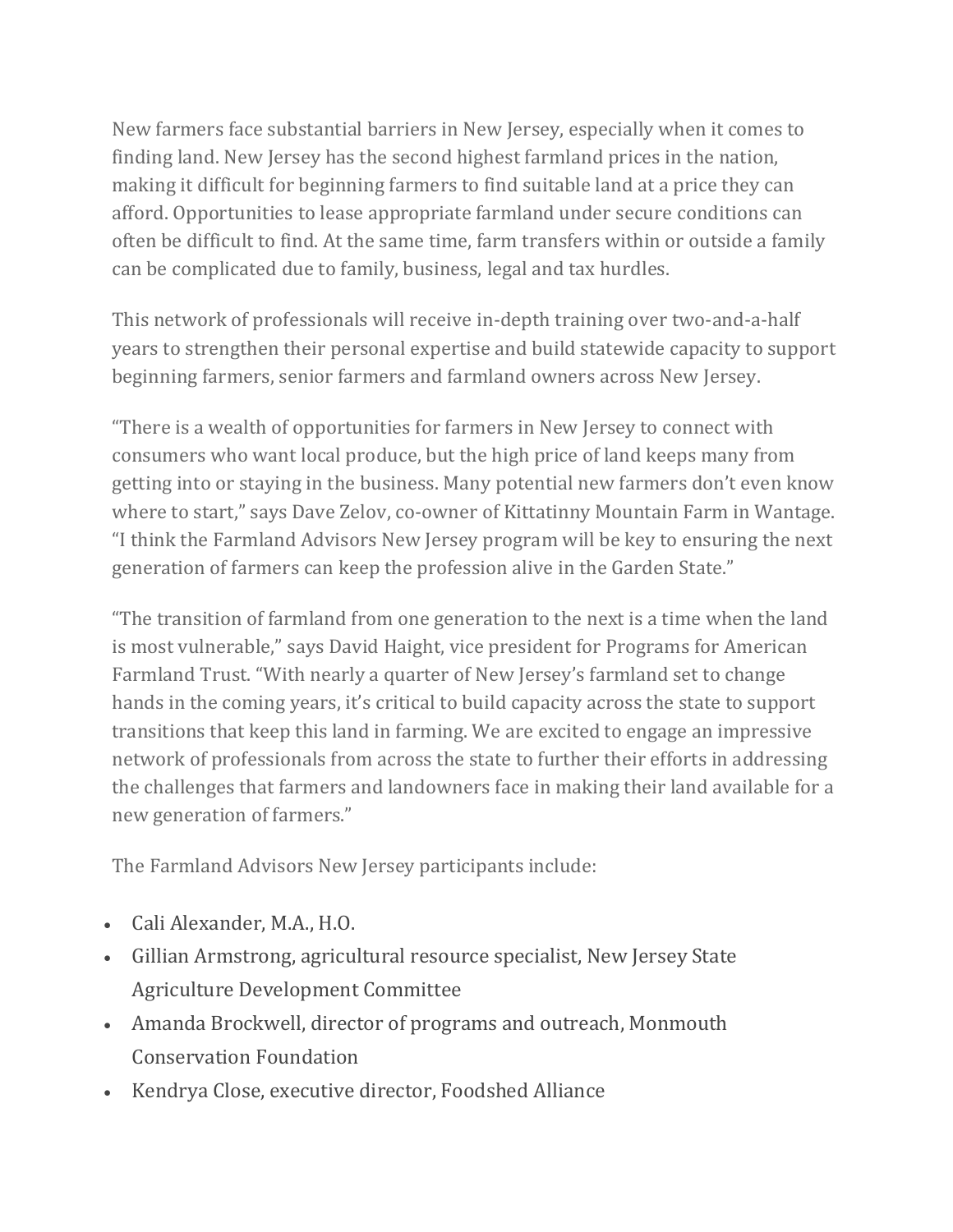- Katherine Coyle, director, Morris County Agriculture Development Board
- Gabi Grunstein, agricultural service provider
- Adrian Hyde, executive director, NOFA-NJ
- Tara Kenyon, principal, Kenyon Planning, LLC
- David Kimmel, agricultural resource specialist, New Jersey State Agriculture Development Committee
- Melanie Mason, land steward, New Jersey Conservation Foundation
- Jennifer Matthews, program associate I, Rutgers Cooperative Extension of Cumberland and Cape May County
- Meredith Melendez, agricultural agent, Rutgers Cooperative Extension of Mercer County
- Rebecca Szotak, program associate II, Agriculture, Rutgers Cooperative Extension of Camden County
- Laura Tessieri, associate director, North Jersey Resource Conservation & Development Council
- Edward Wengryn, research associate, New Jersey Farm Bureau

Farmland Advisors New Jersey is being coordinated by American Farmland Trust in partnership with Duke Farms, Farm Credit East, Foodshed Alliance, Kittatinny Mountain Farm, Monmouth Conservation Foundation, New Jersey Conservation Foundation, New Jersey Farm Bureau, New Jersey State Agriculture Development Committee, NOFA-NJ, and Rutgers Cooperative Extension.

This program is based upon work supported by the National Institute of Food and Agriculture, U.S. Department of Agriculture, through the Northeast Sustainable Agriculture Research and Education program under subaward number ENE18-152- 32231, and also supported by the Doris Duke Charitable Foundation and members of the American Farmland Trust.

To learn more about Farmland Advisors New Jersey program and participants, please visit www.farmland.org/njadvisors.